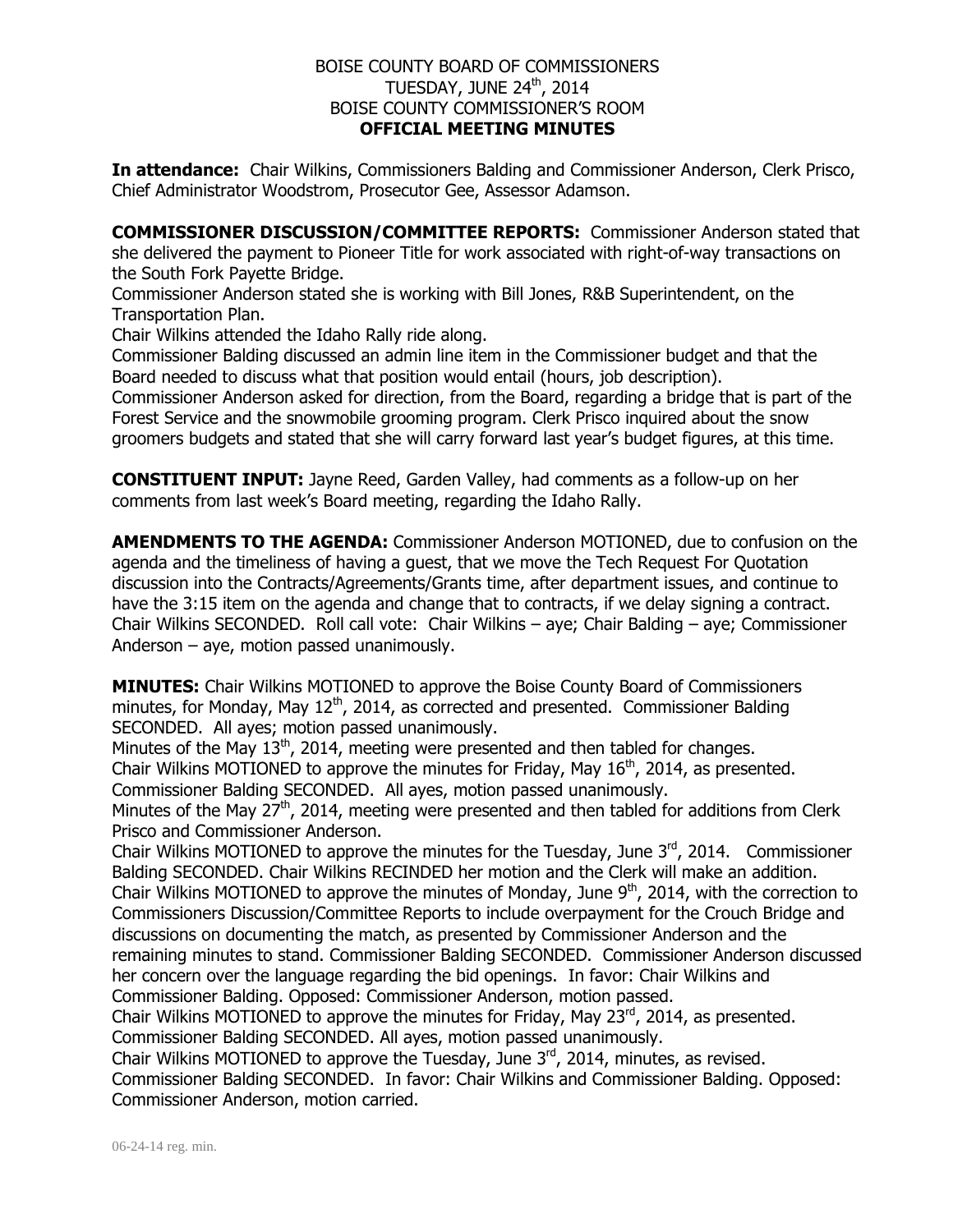Chair Wilkins MOTIONED to approve the minutes from Monday, June  $9<sup>th</sup>$ , 2014, as revised and presented. Commissioner Balding SECONDED. In favor: Chair Wilkins and Commissioner Balding. Opposed: Commissioner Anderson, motion passed.

**DEPARTMENTAL ISSUES:** Emergency Management Services – Red Zone Agreement discussion: John Roberts presented a Security Agreement draft document and discussed it with the Board. Burn Ban Ordinance discussion: Mr. Roberts discussed the draft ordinance with the Board. Esthetic Evolution event: Mr. Roberts reported to the Board that Life Flight had to go there 6 times on Saturday evening.

Community Justice vehicle purchase: Valarie Delyea, Community Justice Administrator, discussed the purchase, including which budget appropriation the funds would come from. Chair Wilkins MOTIONED to approve the Peterson Chevrolet invoice, for the purchase of a new vehicle for Community Justice, in the amount of \$23,358.00, to come out of fund #06-54, account number 0806-0000. Commissioner Anderson SECONDED. Roll call vote: Chair Wilkins – aye; Chair Balding – aye; Commissioner Anderson – aye, motion passed unanimously.

Chair Wilkins MOTIONED that Ms. Delyea work with Clerk Prisco and Bill Jones (Road Dept), to surplus the existing Community Justice vehicle, for Mr. Jones to dispose of at his surplus sale, with the proceeds to be split between the two departments. Commissioner Balding SECONDED. All ayes, motion passed unanimously.

IDJC mini grant: Ms. Delyea presented the grant information to the Board. Chair Wilkins MOTIONED to approve and sign the paperwork, for the IDJC grant, with possible up to \$1,500 for county, for project period starting July 1, 2014, and through September 30, 2014, with the County doing a 10% match, for the computer. Commissioner Balding SECONDED. All ayes, motion passed unanimously. Benchmark Subcontract Letter: Ms. Delyea discussed the letter with the Board. Ms. Delyea stated the IDJC grant was received, for an officer at 20 hours per week, at the high school and it starts July 1st.

P&Z vehicle purchase consideration: Commissioner Anderson updated the Board on the status of this vehicle.

The Clerk's Office updated the Board on the ongoing records retention/destruction project. Clerk Prisco stated that the County received the PILT funds, in the amount of \$391,157, and a resolution will need to be drafted.

Road Department: Bill Jones spoke about the chip seal project at Davies Bridge and that the County would be reimbursed.

**CONTRACTS/AGREEMENTS/GRANTS:** Commissioner Anderson MOTIONED to approve Change Order #7, for the Southfork Payette River Bridge, Boise County, bridge number 26650, with Wadworth Construction, in the amount of \$1,000 estimated increase. Chair Wilkins SECONDED. All ayes, motion passed unanimously.

Maxine's Mules contract and Allred contract: Tabled until next week.

Clerk Prisco presented information to the Board regarding a project with Integra (Paperless Solutions). Chair Wilkins MOTIONED to sign the Integra terms and conditions, for services, with Addendum A, with setting standard prices for conversion services, also attached is the Integra Scope of Work with the added wording under billing instructions, as provided by Prosecutor Gee and initialed by Clerk Prisco and Chair Wilkins. Commissioner Balding SECONDED. Roll call vote: Chair Wilkins – aye; Chair Balding – aye; Commissioner Anderson – aye, motion passed unanimously.

## **DEMAND WARRANTS:** None.

06-24-14 reg. min.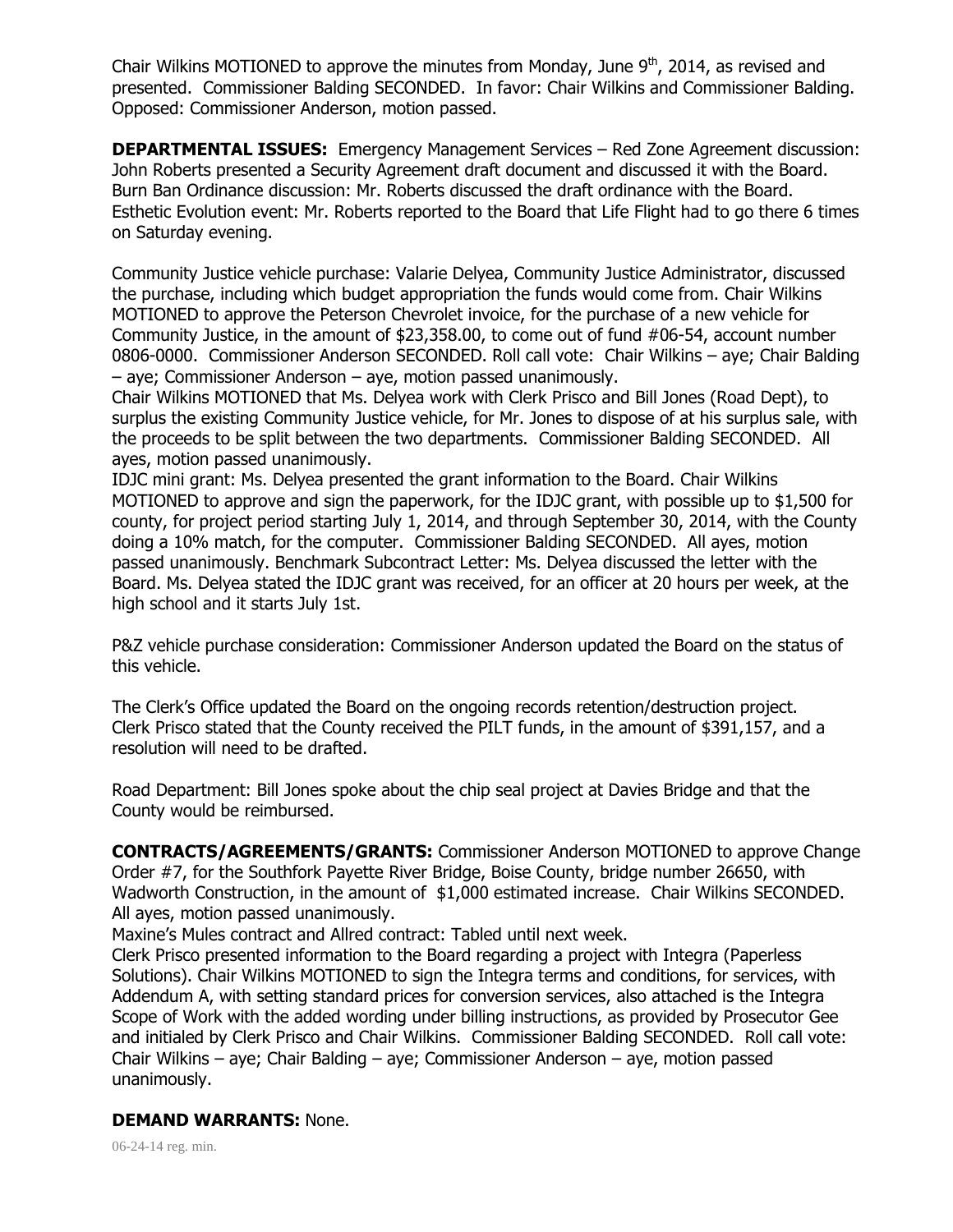**INDIGENT:** Chair Wilkins MOTIONED to go into executive session per I.C. 67-2345(1)(d), for indigency, to discuss case #13-05-D. Commissioner Anderson SECONDED. Roll call vote: Chair Wilkins – aye; Chair Balding – aye; Commissioner Anderson – aye, motion passed unanimously. Coming out of executive session for I.C. 67-2345(1)(d), Chair Wilkins MOTIONED to approve the amended application to correct the provider and the correct amount. Commissioner Balding SECONDED. All ayes; motion passed unanimously.

**PA ISSUES:** Walcom road issue: Prosecutor Gee provided a copy of the letter that was sent to the Walcoms last year. The new letter will be drafted by Prosecutor Gee for the Board's review and signature.

Letter on Arrow Rock Road – Prosecutor drafted a letter but the Board received a reply from a previous letter, so need to revisit.

Baldwin issue update: Prosecutor Gee gave an update on the issue, comments to be received from the Assessor's Office on the matter, item to be tabled until 7/1/14 meeting. Prosecutor Gee will draft a letter to Mr. Baldwin in preparation for the meeting.

Northridge at Terrace Lakes matter: Prosecutor Gee provided an opinion letter (prepared by Prosecutor Gee) to the Board members for their review. Prosecutor Gee provided status of memo from Moore, Smith, Buxton and Turcke (not received yet).

Chair Wilkins MOTIONED to into executive session per I.C. 67-2345(1)(f), pending litigation, and 67-2345(1)(b), under personnel. Commissioner Balding SECONDED. Roll call vote: Chair Wilkins – aye; Commissioner Balding – aye; Commissioner Anderson – aye, motion passed unanimously. Coming out of executive session per I.C. 67-2345(1)(f), under pending litigation, update and discussion, no decisions were made; and under I.C. 67-2345(1)(b), under personnel, an update was provided to the Board and no decisions were made by the Board.

**DISHION ENTERPRISES:** Mr. Dishion handed out a report for the month of May, 2014. The Board requested that he give them more information on tracking of parolees.

**INTERNAL CONTROL POLICY:** The Board discussed a draft "Internal Control Policy" document that was drafted by Commissioner Anderson.

**PROCUREMENT CARD POLICY:** Clerk Prisco spoke about her thoughts on the policy and discussed Bank of America's commitment to send a template, which has not been received.

Chair Wilkins MOTIONED to no longer be the chair and nominate Commissioner Anderson to fill the chair position. The MOTION died for lack of a SECOND.

**PURCHASING POLICY:** Chair Wilkins MOTIONED to approve Boise County resolution, revising the Boise County Purchasing Policy, with the changes that the Board has just discussed, adding under emergency repairs, the reference to code, and the other changes this Board has just read. Commissioner Balding SECONDED. Discussion: Commissioner Anderson asked that the Board be able to read the document before signing. Chair Wilkins AMENDED her motion to include reading the document prior to signing. Commissioner Balding SECONDED the AMENDMENT. Roll call vote: Chair Wilkins – aye; Chair Balding – aye; Commissioner Anderson – aye, motion passed unanimously.

**TECH RFQ DISCUSSION:** Commissioner Anderson stated that she would like to move forward with Corporate Technologies. Chair Wilkins asked why the County would go with the higher bid. Clerk Prisco discussed the quotes from both vendors, and the annual amounts under the RFQ